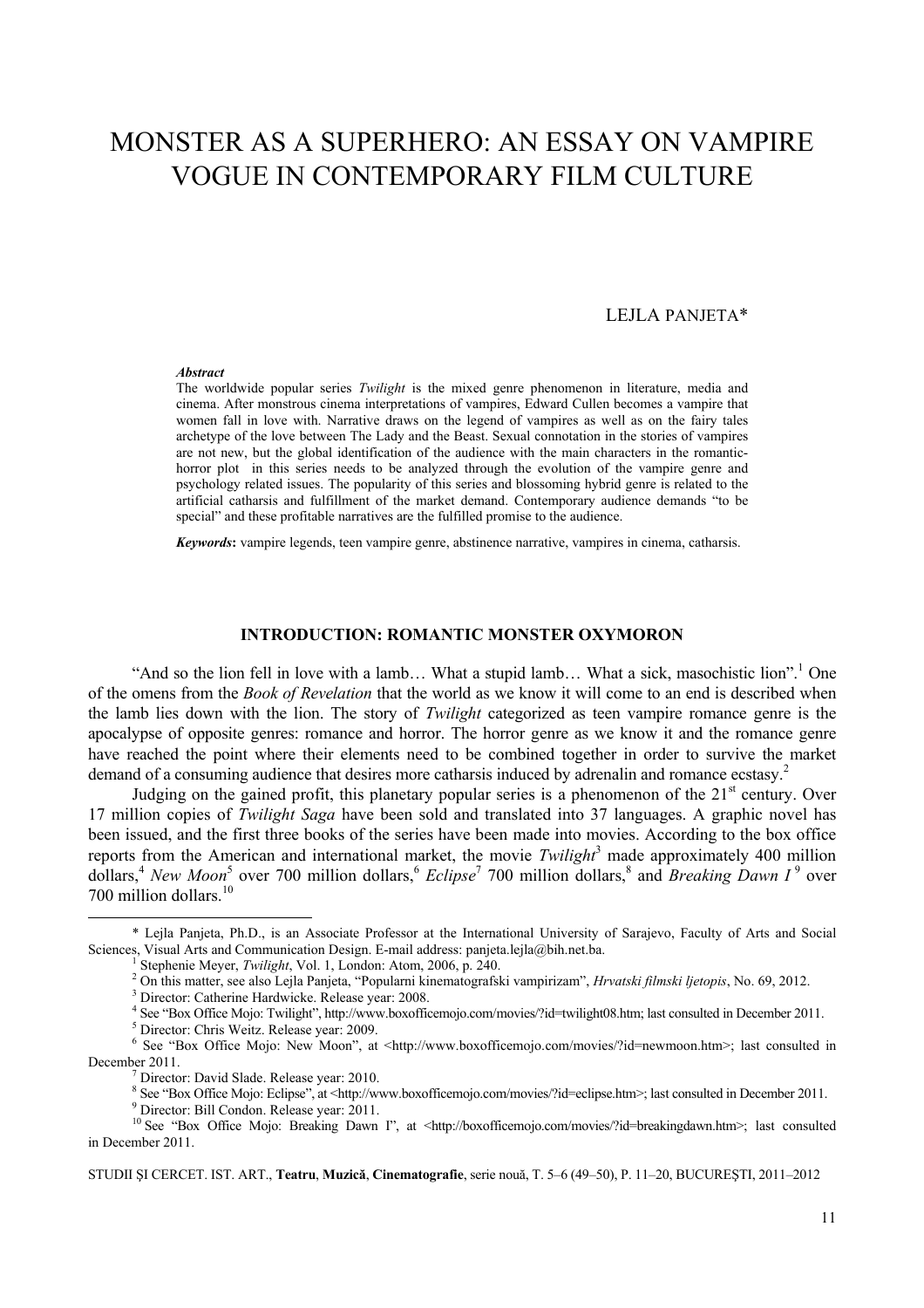Legions of 'vampire intoxicated' teenage girls are more than willing to sign a deal with the devil. This obsession with vampirism has culminated on red carpets; once the main character that portrays Edward appears, his fans ask to be bitten.<sup>11</sup> That this is the apocalypse of values and common sense, argues the fact that the teen fans fantasize about having sex with a vampire, but are flabbergasted by the fact that the main character smokes cigarettes in private life.<sup>12</sup> The phenomenon of this market explosion and consumers response to it has to be analyzed beginning with the vampire-love oxymoron based story.

After a hideous monster film *Nosferatu* (F.W. Murnau, 1922), an intimidating *Dracula* (T. Browning) from 1931 starring Bela Lugosi and a haunting 1958 *Dracula* (T. Fisher) performed by Christopher Lee, the vampires became beautiful and compelling in the 1990's. The audience at the turn of the century feels compassion for vampires, e.g. the characters of Brad Pitt and Tom Cruise in *Interview with the Vampire* (N. Jordan, 1994), of Gary Oldman in *Dracula* (F.F. Coppola, 1992), or vampires and werewolves in *Underworld* (L. Wiseman, 2003). The main *Twilight* vampire, Edward Cullen, even becomes a character that women and teens all over the world fall in love with. How does a monster from folklore and legends become the lover boy rightfully compared to Mr. Darcy or Romeo?



Fig. 1 – Max Schreck in *Nosferatu, eine Symphonie des Grauens* (1922).



Fig. 2 – Bela Lugosi in *Dracula* (1931).



Fig. 3 – Brad Pitt and Tom Cruise in *Interview with the Vampire* (1994).

 <sup>11</sup> Janet Mock, *Young Fan Asks* Twilight *Star Robert Pattinson to 'Bite Me'*, published on *People*'s website, November 10, 2008, <http://www.people.com/people/article/0,,20239273,00.html>; last consulted in April 2010.<br><sup>12</sup> Elena Gorgan, *Robert Pattinson Criticized for Glamorizing Smoking*, April 8, 2009, available at:

<sup>&</sup>lt;http://news.softpedia.com/news/Robert-Pattinson-Criticized-for-Glamorizing-Smoking-108949.shtml>; last consulted in April 2010.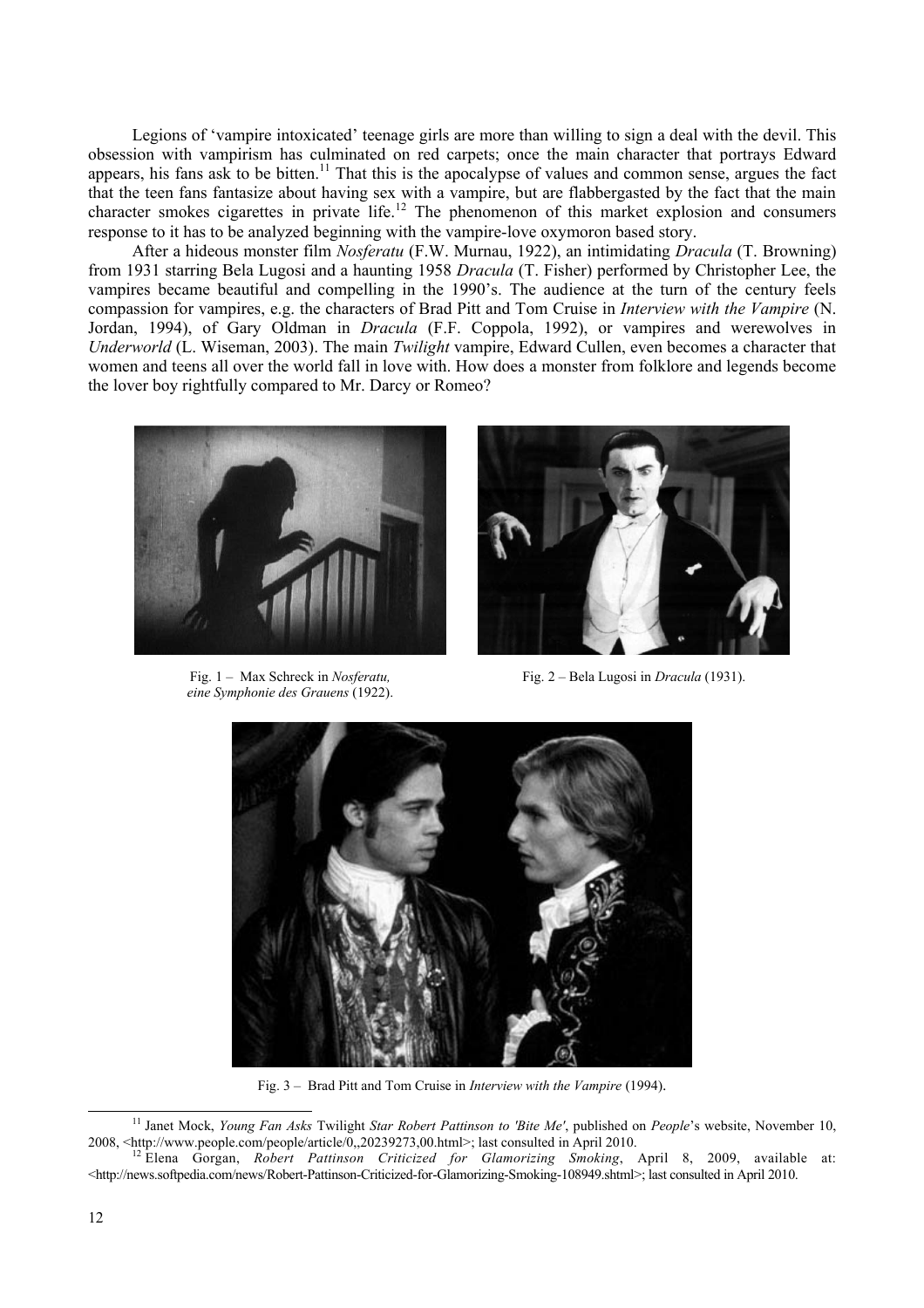*Twilight* is a love story between Bella, a 17-year-old girl who moves to a small town, and the most mysterious boy from her new school, Edward Cullen. While an average girl is falling in love with an extraordinary boy, he is trying not to kill her, because his extraordinariness is a curse – he is a vampire. This eternal love story of hormone induced passion is focused on the most desirable man in the world whose existence is impossible, because he is not human, but a vampire.

Edward is the embodiment of impossible love: the first love which causes suffering, pleasure, and makes one crazy. He is a fictional perfection, made of archetypical patterns, whose features are stolen from all attention-worthy men in literature, visual arts and film. He looks like Michelangelo's David, acts like Mr. Darcy, and suffers like Heathcliff. He is as passionate as Romeo and drives like Michael Schumacher. He has no romantic history. His every action, motivation and goals are in line with his temper and are intensified by his inner justifications in an extensive biography of a 17-year-old human and over 80 years of vampire existence. He is an experienced, strong, gracious, witty, smart, funny, ironic, educated, gentle, protective, caring, well mannered, polite man. His senses (sight, smell, hearing and touch) are unnaturally well developed and give him the characteristics of a superhero. Speed, strength, indestructibility, and mind reading are his powers. He is excellent in literature, music, cars and understands human characters well. He drives fast cars, plays piano, and wears modern and expensive clothes. He is dangerous, rebellious, mysterious and unreachable. He is tall, has a perfect body, a beautifully shaped nose, full lips, and a beautiful velvet-like voice. How could someone this perfect be among the living?



Fig. 3 – Kristen Stewart as Bella and Robert Pattinson as Edward in *Twilight* (2008).

The first part of the *Twilight Saga* combined with *Midnight Sun*13 creates a character that is among the leading male vampires in literature. His silent suffering over the (non)life he lives changes with the emotion he feels towards his prey. His greatest obstacle is the thirst for human blood, which makes this urge and his motivations the tool for the development of his character as well as the construction of a love story between a 'lion and a lamb'. Fighting the monster within, Edward falls in love with a little, fragile and clumsy creature he once wanted to eat. Every sexual act could end with death, and this creates drama tension. The metaphor of forbidden love becomes an allegory for an abstinence story with high moral and/or religions reflections, created by the Mormon beliefs of the writer. Where is the genesis for the connection between death and eroticism in this modern high school immortal legend that became a popular phenomenon?

 <sup>13</sup> Unfinished manuscript where the author Stephenie Meyers retells the story of *Twilight* from Edward's perspective. See *Midnight Sun* at <http://www.stepheniemeyer.com/midnightsun.html >; last consulted in June 2011.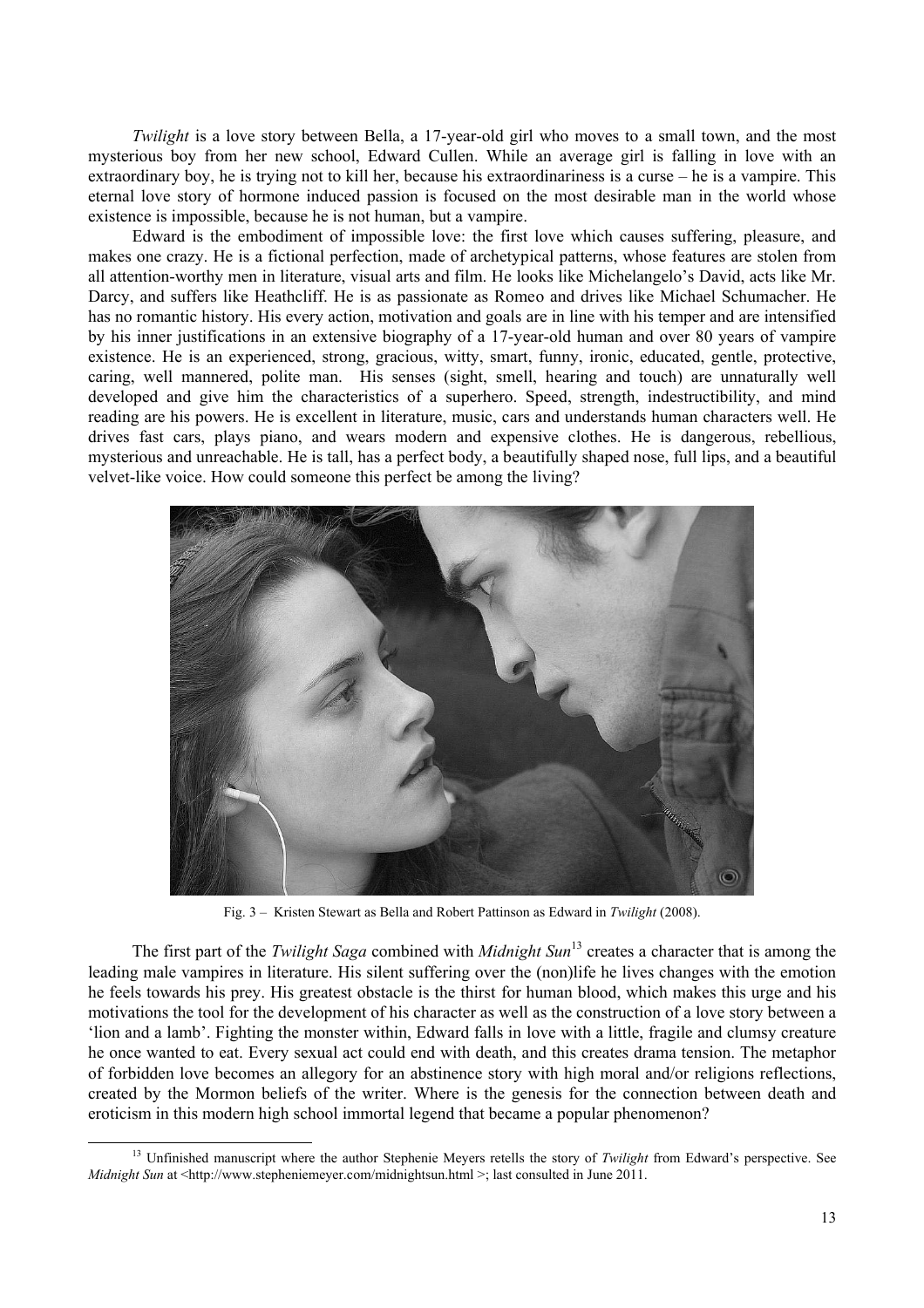#### **ORIGINS OF BLOOD LUST AND SEXUAL CONNOTATION**

The etymology of the word *vampire* is still unclear, but the notion of those who return back from the grave is of Slavic origin, not Romanian.14 In Illyrian *dhamp* means teeth, and *pire* means 'to drink'. Vampire studies are relying on the etymology done by  $Wilson<sup>15</sup>$  where four theories on the origins of the word are considered. One of them states that the word vampire originates from Turkish *uber* (witch), the other one connects it to the Greek verb that explains the notion of drinking. The third theory states that vampire originates in Serbian *bamiip*, which is just the word *vampire* written in Cyrillic letters and does not explain the etymology. The fourth theory originates from Hungarian, but has the same misinterpretation as the third one. It seems that Illyrian language might offer some explanations to the linguistic research, since that language has been in use in Serbia and other South Slavic territories where the first cases of vampirism have been reported. Transylvania left the legacy of the best novel on vampires, but the one of the first real cases of reported vampire staking happened in Serbia.

The first archived case of vampirism, published in an English newspaper in 1723, occurred in the vicinity of Belgrade.<sup>16</sup> The story of the undead immortals appears in almost all the cultures of the world, either as part of folklore tales or as an art form of gothic legacy. Turning into a bat or a wolf, sleeping in a coffin, harmed by garlic and crosses, killed by sunlight or by a stake driven through the heart, pale and beautiful or having horribly disfigured features such as nose, ears, eyes or nails, sparkling eyes, super sight/hearing/speed, long fangs, all of these are variable characteristic. What is common for all these stories is the instinct for human blood and a heart that does not beat. Blood is the essence of life. Creatures not made of flesh and blood are considered damned. Food, water, and air are not essential in keeping their bodies alive. Their undead existence is preserved by consuming other lives.

In Greek mythology the warlock Asclepiads brings the dead to life by Medusa's blood.<sup>17</sup> A bat drinks blood of others so that its blood cells would survive.18 It is so with some human diseases such as leukemia and syphilis, that is, with diseases where blood changes so that in order to preserve one's blood, a transfusion from other one's is needed. The first cinematographic vampire, Murnau's Count Orlok, is connected to plague, a poisoned blood disease. His story is located in Bremen in 1838, at the time of the epidemic.

Although based on Stoker's plot, the changes of location and the element of plague were incorporated in the movie because the production company Prana Movie did not manage to acquire the rights to *Dracula*'s adaptation. In this movie version, Nosferatu brings to town the curse in a form of disease and death, which can only be broken by a virgin who is to be sacrificed willingly. The Undead Immortals can be released from eternal damnation only by taking blood willingly offered, not claimed by force. Lust and sex also make changes in blood through hormonal signals. It is only a woman who can release Stoker's Dracula from the spell, should she decide to offer her blood to him.

The blood is also drunk by creatures such as succubus (a female vampire who sexually abuses men) or incubus (a male vampire who sexually abuses and kills women), or other variations of south Slavic Mora from folklore stories, who attacks its victims in their sleep.<sup>19</sup> They correlate with the legend of Lilith. In this vampire story, the victim is not a woman. The legend is not of Christian, but of Old Testament's origin and is considered a Hebrew legend, although it is rooted in Mesopotamian sources, but also can be found in the Arabic mythology. She is the embodiment of an evil demon who brings death. According to classic Greek and Roman mythologies, Adam's first wife, being sexually unsatisfied, leaves him and becomes a demon that feeds on children and men.<sup>20</sup> From then on, she has been responsible for 'crib death'. It is still uncertain whether the word *lullaby* stems from her name, because the superstition about this goddess created a belief that by singing a lullaby before going to bed this demon could be driven away.

<sup>&</sup>lt;sup>14</sup> See Theresa Cheung, *The Element Encyclopedia of Vampires: An A-Z of the Undead*, London: HarperCollins, 2009.<br><sup>15</sup> Katharina M. Wilson, *The History of the Word 'Vampire'*, in *Journal of the History of Ideas*, Vol.

<sup>&</sup>lt;sup>16</sup> Viktoria Faust, Vampiri: Legenda koja ne umire, Zagreb: Zagrebačka naklada, 1999, p. 10.<br><sup>17</sup> Boro Djukanović, *Kultura, psihijatrija, psihologija*, Sarajevo: Akademija scenskih umjetnosti Sarajevo, 2002, p. 25.<br><sup>18</sup>

See Charlotte Montague, *Vampires: From Dracula to Twilight – the Complete Guide to Vampire Mythology*, London: Sphere, Little, Brown, 2010, p. 189, and Boris Perić, *Vampir*, Zagreb: Naklada Ljevak, 2006.<br><sup>20</sup> Nigel Suckling, *Book of the Vampire*, Surrey: Facts, Figures & Fun, AAPPL Ltd., 2008, p. 133–135.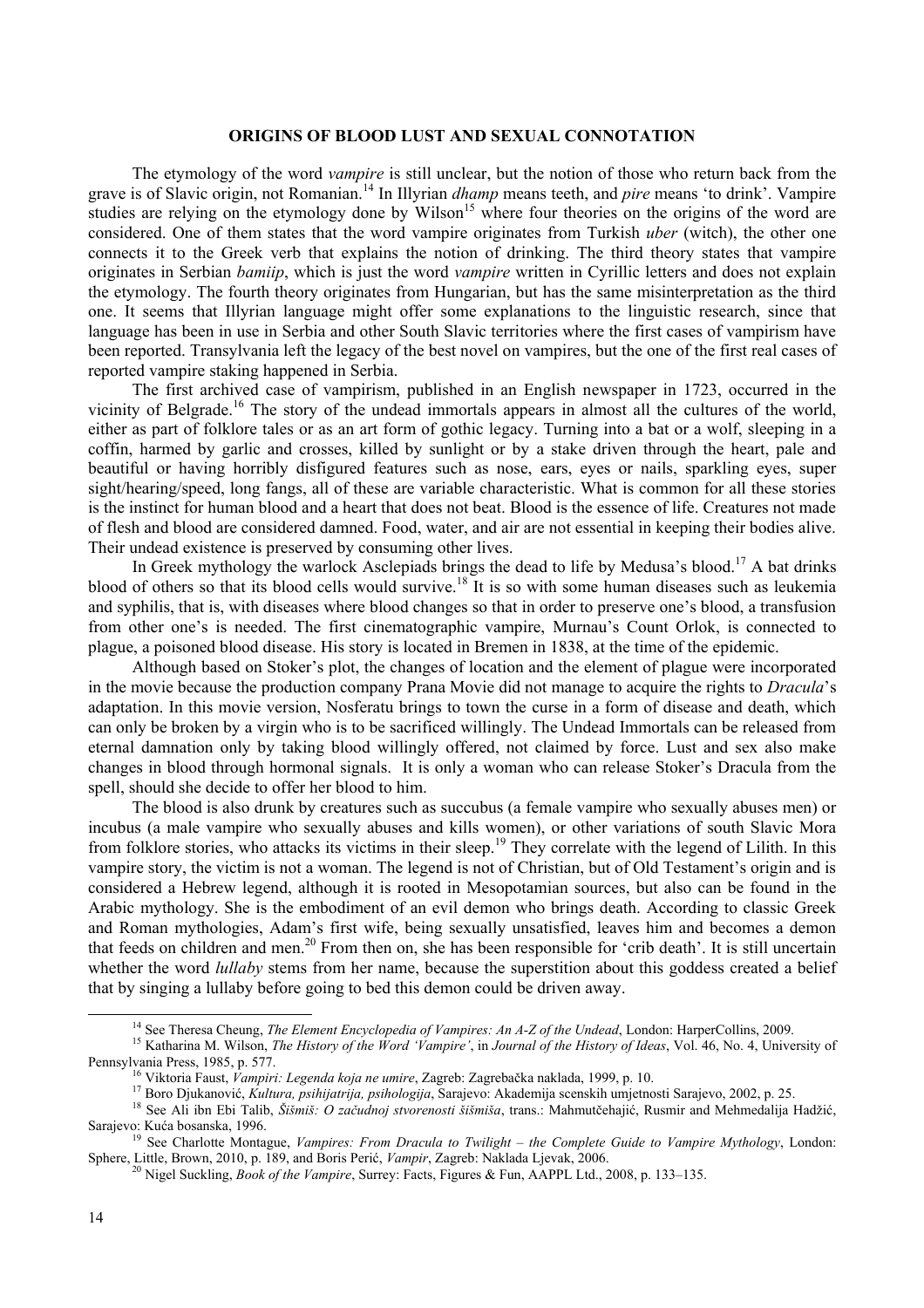Lilith sexually assaults men and drinks their blood. The legends of vampirism in the Balkans show that the south Slavic vampire possesses sexual implications in the form of Mora as a psychic vampire, but also blood drinking succubus and incubus.<sup>21</sup> Stories of women claiming that their pregnancies were caused by their dead husbands were archived. In those stories it was not unusual that men represented themselves as vampires during sexual intercourse with mortal women. Also, the origin of Dhampir as an offspring of a vampire and a human can be found in south Slavic legends.<sup>22</sup>

The very act of blood drinking has sexual connotation, as it is an interchange of vital forces. Love is stronger than death and may release even the darkest of beings, break the most terrible spells and bring back peace, faith and reconciliation with God, as it was described in Stoker's novel and explicitly emphasized in Coppola's movie. The predator and his prey, villain and victim, 'a sick lion and a stupid lamb' are strong archetypes dominated by psychological forces named by Greek gods, Eros and Thanatos. They create an incredibly high dramatic tension in works of fiction, because obstacles and differences of the characters are enormous. To experience simultaneously pain – loss (death) and satisfaction – exhilaration (orgasm) is nearly impossible. The possibility of experiencing such opposite emotions is enticing. In the story of the Undead, what seems incompatible will become compatible and united by love. Such contradictory powers that dominate human existence, when joined in a fictional story, result in an activation of predominantly cathartic hormones of fear and pleasure. This is the main feature of the legend about vampires, and its very essence conveys a strong religious message. It is love or Eros that redeems and offers eternal life. Although already immortal, through love the vampire will be rewarded and the curse to feed on human blood will be lifted.

### **EROS AND THANATOS – PASSION FOR LIFE AND FEAR OF DEATH**

The metaphor of forbidden, impossible love and sexual desire is not new in vampire stories. It is the basic narrative for literature and film throughout history about immortal murderers who feed on human blood. Literature and movies transplant elements and features of worldwide vampire narrative folklore legacy into basic horror genres. Vampire myth is first used as metaphor in Romantic literature and a vampire story is an "aberration of Romantic eroticism".23 The sexual connotation (although deviated) was present in the vampire genre from the very beginning. One of the first themes of undead love can be traced to the poem *Lenore*, written by Gottfried Bürger in 1773, about a man coming back from the grave to bring his loved one with him to the realm of death. This theme further evolves in the story *The Vampyre* (1819) by John William Polidori, which appeared as a result of the author's literary night sessions with Lord Byron and Mary Shelley. His vampire, Lord Ruthven, is the first vampire with sexual characteristics in fiction. This monster, unlike the horrid creatures from the legends, has evolved in terms of sexuality, which makes him the object of fascination for cinematographers of all generations. Damnation, beauty, eternity, suffering and love are distinctive features in vampire stories. Damnation for sins committed in human life, which are transferred into the immortal life, is described in *Varney the Vampire* by James Malcolm Rymer, a serial novel appeared in the mid-1840s<sup>24</sup>. In this story, a vampire kills his son accidentally, and he would be atoning for his sins in life after life. One of the important female vampires appeared in 1872 in *Carmilla* by Joseph Sheridan Le Fanu. She possessed superpowers and was able to transform into other forms and shapes such as animals and fog.

The Slavic based vampire legend has been perfected in the best vampire movie narrative ever. It features Count Dracula and is associated with the Romanian Count Vlad Ţepeş who was a true historic figure. The story about him (although only borrowing the name, and not relying on actual historical facts) combined with other stories coming from the Balkans about the living dead who feed on human blood was written by Stoker as a horror fantasy. The features of the narrative, such as the curse of a woman stalker that can be broken by the purity of her love, make it a fairytale of sorts, and yet historical circumstances and folklore origins give it the seriousness of horror. The story is closely referenced with religion and enemies of the cross. Having defended the Christian land from the Ottomans, the count returned home only to find his

 <sup>21</sup> Viktoria Faust, *op. cit*., p. 30–31. 22 Theresa Cheung, *op. cit*., p. 181. 23 James B. Twitchell, *The Living Dead: A Study of the Vampire in Romantic Literature*, Durham: Duke University Press, 1981, p. 4.  $24$  First published as a book in 1847.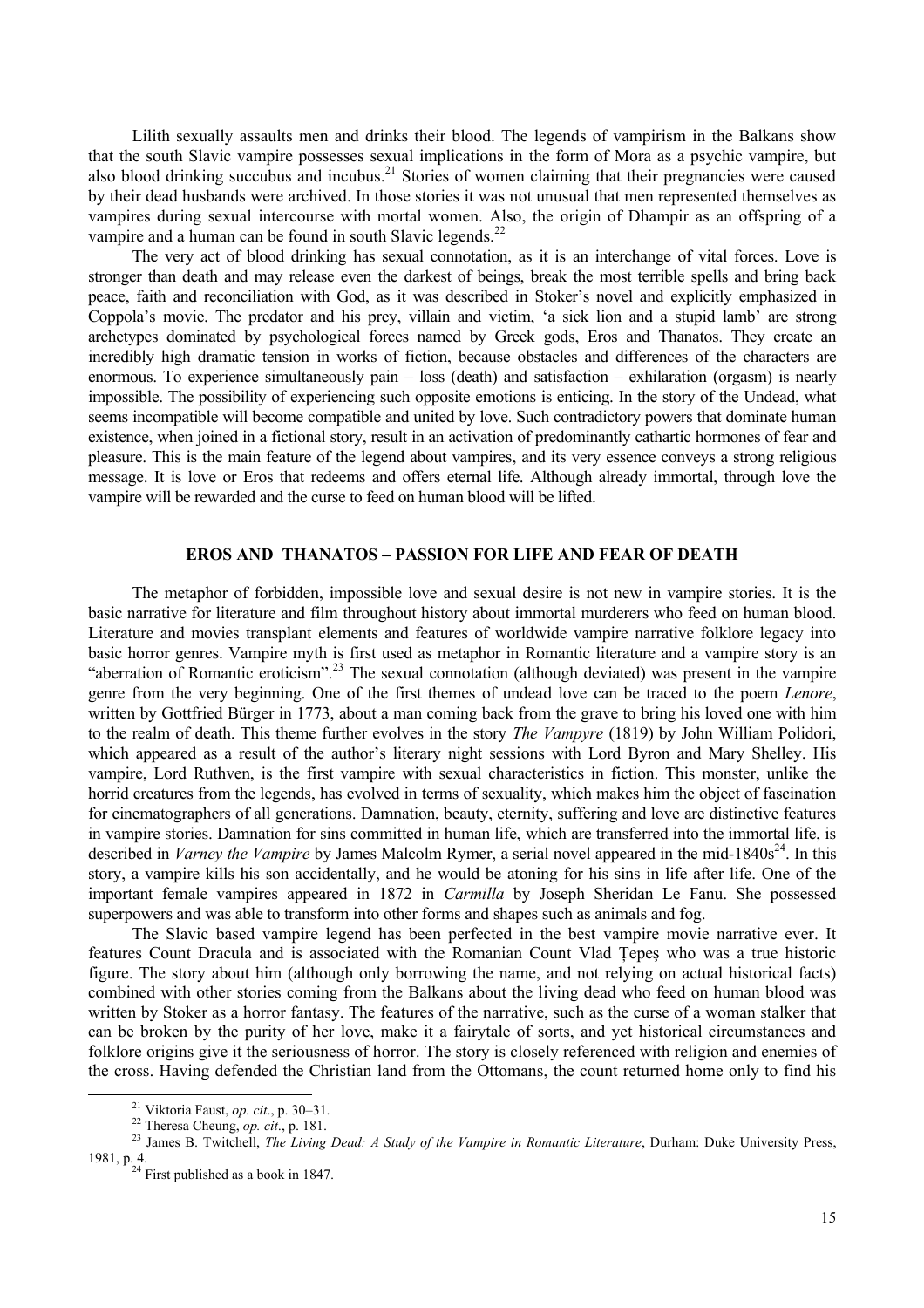wife dead. His beloved heard that he had died and jumped off a cliff into the river. He condemns God and renounces Christ whom thus far he served faithfully. That spoken curse leads him into an eternal damnation and condemnation to feed on human blood.

A tragic hero lost his faith and by cursing God he commits the deadliest of all deadly sins for which he is punished for eternity. Only love, the pillar of Christianity, can lift the curse. What is interesting is that suicide is one of the greatest Christian sins and yet the Western literature does not speak of it in the context of a moral story, but in a context of a glorified tragedy such as *Romeo and Juliet*. He who neglects God, both in his heart and through his words, will be condemned to eternal damnation, as in the case of the legend of Flying Dutchman or the Wandering Jew who refused to give water to Jesus on his Path to the Cross. The myth of the philosopher's stone, Goethe's Faustus selling his soul to the devil, or the biblical story of Lazarus addresses the eternal life from a completely different perspective. In these examples, the eternal life is the goal, not a curse. The need for a life after life, developed in the mind of the Neolithic man along with the custom of burying of the dead,<sup>25</sup> has been reshaped by monotheistic religions into a promise. The salvation of heaven after having been through hell on earth is a reward for true believers. On the one hand, life is a curse, and on the other, eternal life is a reward and a subconscious need of all human beings, although by cursing life the vampire is condemned to seek its vital force in the blood of the living. That act brings death to the living, but continues the life of the undead.

Instinct is a hereditary pattern activated in situations when species or individuals are endangered and must be protected. Libido is the energy aimed to trigger the survival instinct and preservation of species, and according to Freud consists of Eros and Thanatos. Eros aims to preserve the continuation of species, whereas Thanatos, as a death drive, is an instinct for the preservation of the individual, not the group. It is associated with destruction; general destruction that derives from the urge of self-preservation.<sup>26</sup> Eros in Greek, or Cupid in Roman mythology, stands for sexuality, love, delight and joy. The embodiment of Eros is in the hormones endorphin and serotonin that trigger emotional states of contentment and happiness. Thanatos is induced by adrenaline. The two are always tightly intertwined in a hormonal picture and one cannot be without the other. For Freudians, Eros and Thanatos are paired and in some occasions they mimic or substitute each other. Thanatos belongs to an inanimate world and all forms of life strive to go back to the original state.<sup>27</sup> Thanatos is the only Greek god for whom no sacrifices were made, as he is the genuine personification of Death. Undead creatures are an emanation of the interlinked powers of Thanatos and Eros, because they are closely tied to the god-like beauty and passion, as well as death and fear.

Human ego is equally driven by Eros and Thanatos through fear of the future, which is nothing else but fear of death. It is the main driving force of our ego and is part of every aspect of human life. A superfluous need to prove others wrong stems from the danger of destruction, that is, fear of death. Our power over others overcomes this fear. Yearning for an eternal life, as a symbol of the greatest power, means the victory of ego and Eros. At the same time, it represents the destruction of the known world and the victory of Thanatos. Death and sex perceived as pleasure of the flesh are symbols of suffering in religious themes in which allegories and metaphors are created to explain the power of punishment for humans who take the role of Almighty God in the matters of creation and destruction.

The vampire is a rebel who has refused to accept earthly rules. He defies the laws of nature. He is a tragic character and that is the reason why we sympathize with his curse, which is the product of Eros explosion. He is Death, staying alive by consuming life itself – human blood. In vampire stories Eros is connected to suffering and killing. Feelings of repulsion or fear and attraction are evoked together. No matter how bizarre, falling in love with the carrier of one's own death is an intensive interaction of Eros and Thanatos.

Eco analyzes Schiller's definition of "the terrible as attractive", because it is in our nature that pain and suffering of others are attractive to us. Strong compassion evokes the archetype of the one who is beautiful and who suffers. This contradiction is the emanation of Eros and Thanatos, because the life passion has become the passion for living death. Eco categorizes the vampire notion as "Beautiful and Damned"<sup>28</sup> and finds them to be disturbing. Fear creates a monster. Doubt creates agitation and emerges as something

<sup>&</sup>lt;sup>25</sup> See H. W. Janson, *History of Art*, New York: Harry N. Abrams, 1969.<br><sup>26</sup> Boro Djukanović, *op. cit.*, p. 269.<br><sup>27</sup> *Ibid.* <sup>28</sup> See Umberto Eco, *Storia della brutezza*, Bompiani, 2007.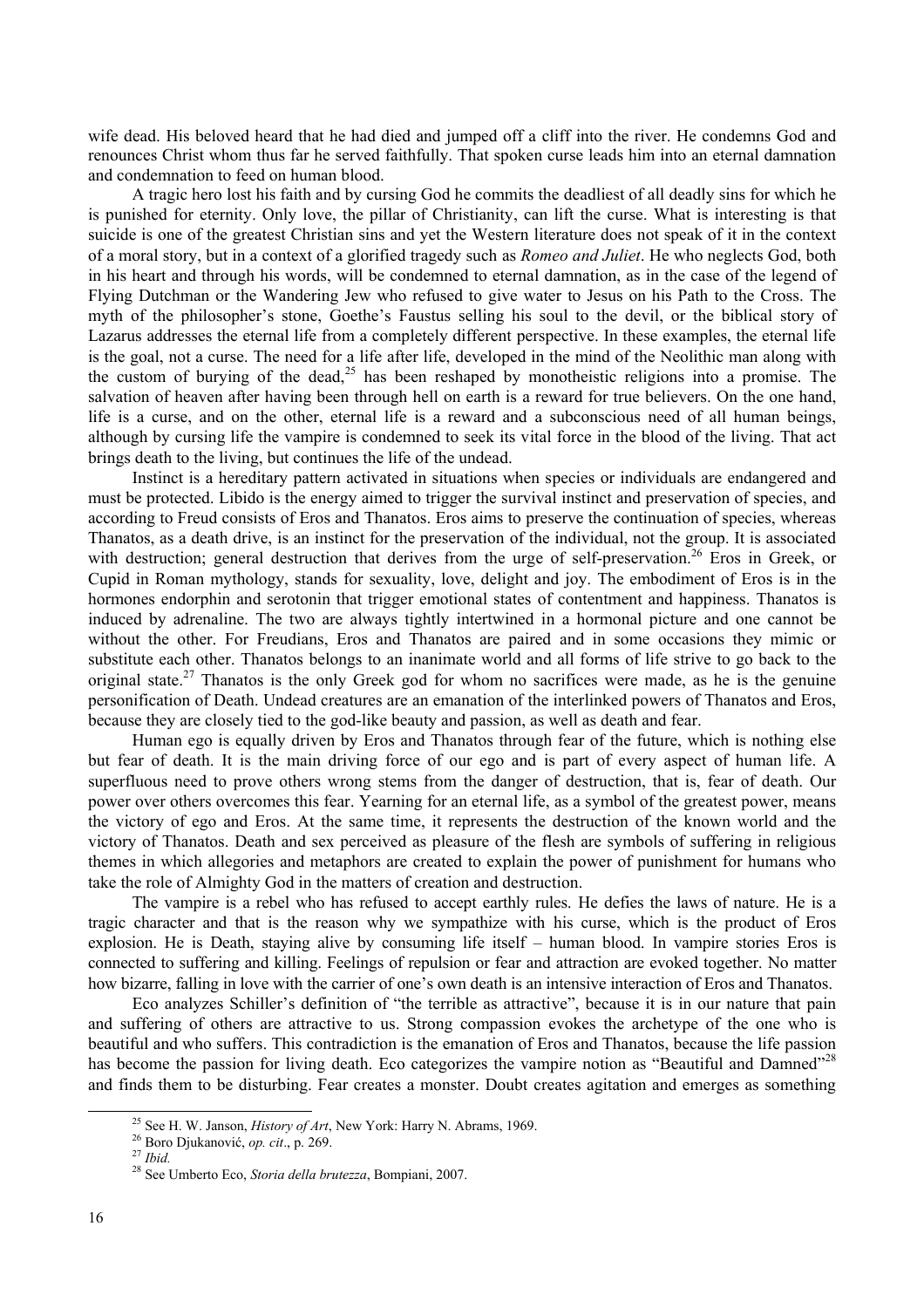inexplicable and contradictory.<sup>29</sup> The idea about vampirism belongs to the sphere of fantasy, but takes place in reality where there are no wonders, which is precisely why it is disturbing and causes fear. At the same time, the world of wonders, as Eco refers to phantasmagoric, where miracles and paranormal are considered normal, does not cause fear. To that world belong fairytales which are in fact disturbing, e.g. Snow White's ripped heart, the wolf's torn stomach in Little Red Riding Hood or Beauty in a coma. These situations and descriptions may cause repulsion, but not fear. The difference between monstrous and miraculous lies in the level of perception of reality.

The idea of vampire, based on South Slavic legends, has always been ingrained in the monstrous reality of historical circumstances as well as the very notion of blood drinking, but had also hints of sexual tensions. Fear and passion, love and dying, life and death were the opposite sides of an integral feature of vampire narrative. So fairytale-like love based in the hideous reality of blood drinking is not what makes the *Twilight* story new. Only the scenery is changed. It is not plagued Bremen or the Balkan woods, nor is it London at the turn of the century. It is a  $21<sup>st</sup>$  century high school where Cinderella and The Beast are having sex without penetration, and doing so they make hormones of Eros and Thanatos interact for a new audience. The one who renounced Christ is a rebel against faith or society norms. By letting Eros influence his actions and fighting Thanatos he becomes the hero a teen can worship.



Fig. 5 – Scene from *The Twilight Saga: New Moon* (2009).

## **MIXED GENRES – DEMAND OF THE AUDIENCE**

Western cinema is showing signs of crisis and lack of originality. There are two dominant genres on the big screen: romance (which has a foothold in reality with elements of the comic or is placed in historical context) and horror (which is based on the supernatural circumstances with computer-generated action scenes). Classifying *Twilight* according to the classical genre theory seems pointless: it is a romantic fantasy about superheroes with elements of horror, fairy tales, action and comedy, aimed at younger audiences. Although the dominant figure of a vampire belongs to a horror subgenre (horror about monsters), the protagonist is a being with superpowers (a superhero). He has no tragic guilt (as defined by Aristotle), meaning that he didn't choose unconsciously or by destiny to become what he is. Supernatural characteristics, such as a super sense of hearing and sight, super speed and mindreading classify him as a superhero because he uses his characteristics to protect and rescue others.

 <sup>29</sup> *Ibid.,* p. 311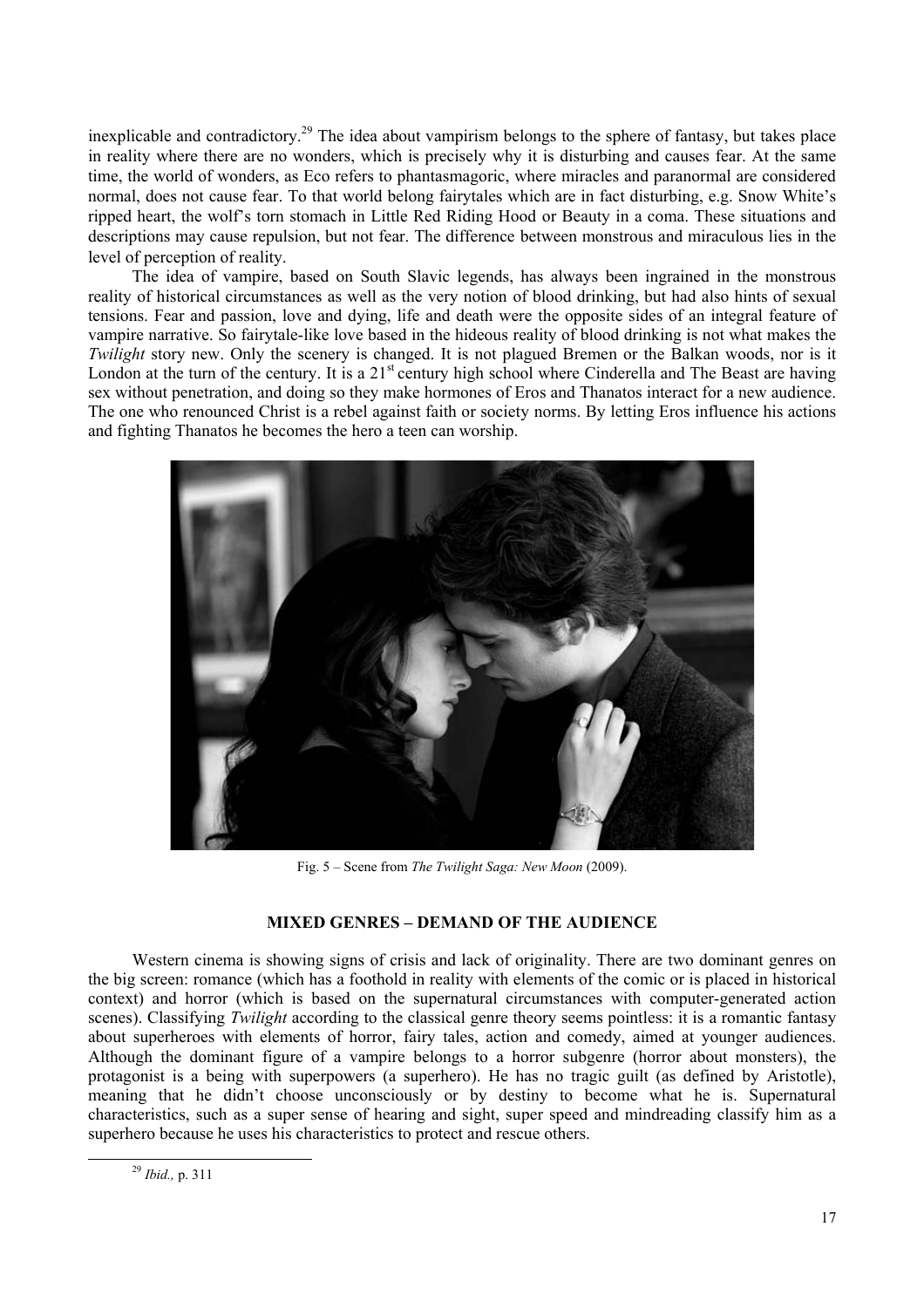Vampire figures belong to the genre of horror, whose goal is to intimidate and cause feelings of fear. Horror is a subgenre of fantasy, and criteria by which a movie is categorized as *horror* is the extreme amount of feelings of repulsion, disgust, violence, dramatic tension, fear, shock, and the like that are generated. Regarding this, there are two different feelings of fear: fear of the worldly disgusting things and supernatural fear of the hideous. The latter implies that the laws of nature must be disturbed and are often characterized as a dark fantasy. Stories about vampires fall into this dark fantasy or horror of monsters.

The genre of fantasy also integrates fairy tales, as oral folklore traditions, and before the establishment of the term 'fairy tales' they were named 'folk tales'.30 The quantity of fear and the quality of deteriorated reality separate a fairy tale from horror. A dominant difference is the end of the story: a happy one (fairy tales) or an unhappy one (horror). According to Glass's keen observation<sup>31</sup> there are two kinds of stories: those in which all die and it is called tragedy, or those in which all get married and it's called comedy. This thought about genres shows that the horror and romance are by nature incompatible in a single genre.

However, their elements can intertwine until a mixed subgenre is produced. These mixed genres appear after the exhaustion of certain themes in classical genres. Altman designates the "genre as process"<sup>32</sup> and explains that mixed features of classical genres come from rebellion against Classicism: that was the characteristic of Romanticism as a movement and artistic and literature genre. "What we perceive as a mixture of pre-existing genres is often nothing less than the liquid lava of new genre still in the creation process".33 Mixed genre is also a consequence of the postmodern thought and not a fad.

Defining classical and mixed genres as 'restricted genre' opposing 'free genre' which is determined by the level of changes in syntactic structure, Kane suggests that free genre can be altered by "borrowing syntactic elements from other genres".<sup>34</sup> He determines three cycles of vampire genres: Malignant (1931– 1948), Erotic (1957–1985) and Sympathetic (1987–now).

Altman argues that movie genres are changeable. They evolve as "capitalist need for product differentiation".<sup>35</sup> So, screaming legions of teenagers willing to get bitten are consumers that must be served according to their demands for the fantastic and mysterious based on folk traditions, with mixed features of romantic plot starring a superhero in the sympathetic vampire genre cycle. At the end of  $20<sup>th</sup>$  and early  $21<sup>st</sup>$ centuries hybrid genres of fiction are a dominant hit. *Twilight* is an example of such combinations intended for mass audience.

Previous stories, e.g. *True Blood* – the television series inspired by Charlaine Harris's *Southern Vampire Mysteries*, of which the first was published in 2001 – have similar structure and character features that are present in 2006 *Twilight.* In terms of character and plot, the similarities to these and also to the bestselling series *Vampire Diaries* by L.J. Smith from 1991, cause the audience to question whether *Twilight* was in fact a 'knock-off'. The extreme success of the 'Twilight phenomenon' has generated the instant popularity of bestselling novel series: *Vampire Academy* by Richelle Mead**,** *House of Night* by P.C. Cast and Kristin Cast, *The Morganville Vampires* by Rachel Caine, *Evernight* by Claudia Grey, *The Immortals* by Alyson Noël, *Fallen* by Lauren Kate, *The Wolves of Mercy Falls* by Maggie Stiefvater, *Hush Hush* by Becca Fitzpatrick, *Immortal* by Gillian Shields, *Darke Academy* by Gabriella Poole, *Drake Chronicles* by Alyxandra Harvey, *The Mortal Instruments* by Cassandra Clare, etc. Many of these novels have become franchise products, as they are adapted to TV series or movies. The commercial market for Twilight-like stories is enormous and many series are filling this gap since the *Twilight Saga* is complete.

Horror, romance and the supernatural are the distinctive features of this blossoming hybrid genre. In each of these series, the central theme is a nonhuman mysterious boy with a secret (vampire, immortal, fallen angel, werewolf) and a damsel in distress. Trouble varies from death threats to hormonal teen problems. The boy's mystery consists in his wild nature, his extraordinary beauty and the struggle with his dark side. The girl's strength lies in being ordinary, average and easy to relate to. The romantic plot is formed based on the fascination and fear of the other (attractiveness to the unknown). This new mixed or free genre epitomizes

<sup>&</sup>lt;sup>30</sup> Jack Zipes, *Breaking the Magic Spell: Radical Theories of Folk and Fairy Tales* (1979), 2<sup>nd</sup> ed., Lexington, Kentucky: The University Press of Kentucky, 2002, p. 2.

<sup>&</sup>lt;sup>31</sup> Stephen Glass, *Fabulist*, Zagreb: Algoritam, 2005, p. 231.<br><sup>32</sup> Rick Altman, *Film/Genre*, London: British Film Institute, Palgrave Macmillan, 1999, p. 54–62.<br><sup>33</sup> *Ibid.*, p. 143.<br><sup>34</sup> Tim Kane, *The Changing Vampi* & Company, 2006, p. 132. 35 Rick Altman, *op. cit*., p. 64.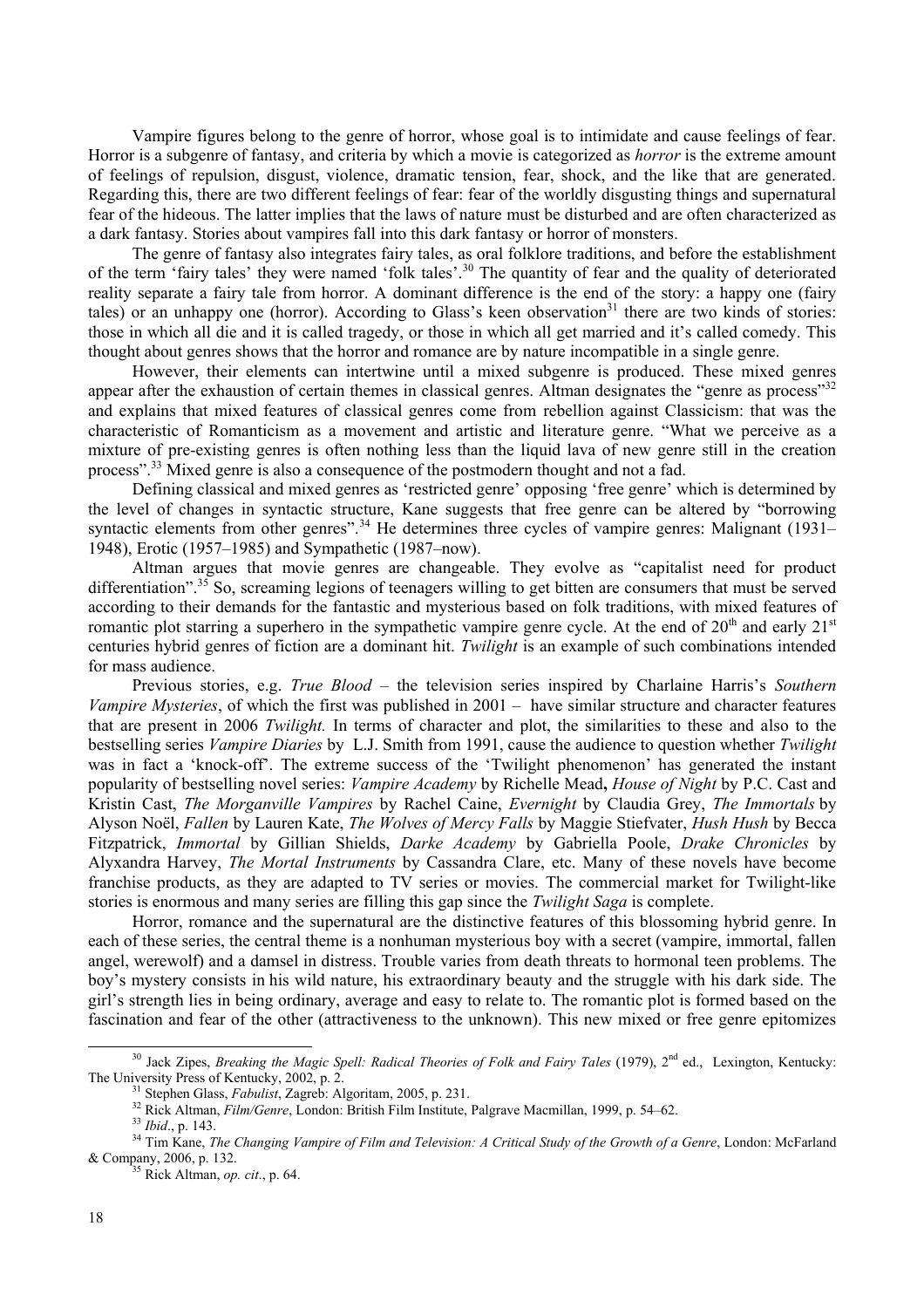Eco's 'disturbing but attractive' feature of sympathetic vampire genre cycle. What does the increased demand for the mix of love and horror say about our society today?

#### **CONCLUSION: ARTIFICIAL CATHARSIS – TO BE SPECIAL**

Love stories on the big screen have two endings. One is the domination of death, whose tragic end is tied to a drama. The other is the domination of comic elements or melodramatic obstacles that end with marriage, meaning 'happily ever after' (romantic comedy). The classical love stories in film (as a genre in which the relationship between characters and character development are most important) are no longer popular. Only in this hybrid genre, which combines fantasy elements with romance, love stories are reviving again. Love must be dead to be eternal. Mystery, superheroes, magic, occult, apocalyptic, supernatural, historically mystic are at the moment the most popular themes in the bestselling literature and the blockbuster movies.

In a time of great social and economic crisis and/or decline of moral values, the crime novels, horror stories or melodramas with heroes and superheroes who defy social chaos are the most popular. These stories offer escapism into the fantasy world and identification with something unusual in order to repress and forget about the true horror of reality. Our age is the age of unfulfilled promises, a race against time, and personal failure where one waits for something to begin. Through the technology today everything is available, revealed and unholy. But, unreachable and unexplored exist in the fiction world. Raised in the postmodern belief that we are special, now we see that everything is identically special and thus becomes usual. There is nothing worthy of wonderment and respect. Sex, available everywhere, finds fulfillment in supernatural circumstances. With technology and speed of communication that surround us, there are few artistically relevant things that will provide a real feeling of satisfaction and moral purification. Previously reserved for art and widely exploited by religion or spiritual movements, in the  $21<sup>st</sup>$  century the catharsis for the common human being must be the combination of exciting and impossible. It is how drama, suspense and tension keep the audience's attention and provoke emotions of fear and pleasure. Like everything in our time, in which there is no time, catharsis does not offer real purification. Tools that 'create' a bestseller make it an artificial product. Hybrid genres are those that create the artificial cathartic emotion.

But, catharsis is the inevitable consequence by which we recognize the work of art as artistic and not a pure manifestation of craft. In the context of performing arts (Greek tragedy) the term was defined by Aristotle and implies moral and spiritual purification through emotions of pity and fear.<sup>36</sup> Hormones like dopamine (stimulation), serotonin (happiness), adrenaline (fear) and enzyme endorphin (pleasure) are activated during the catharsis. However the same hormone activation can be achieved even if the work is not art (e.g. bull fights, extreme sports, TV shows, mass market production of love and crime novels and entertainment movies, amusement parks, etc.).<sup>37</sup> The difference between artificial and genuine purification through catharsis can be compared to the drug induced feelings of happiness, and the natural secretion of dopamine that mother and baby experience after labor.

Tools for creating an artificial catharsis can be the teaser dramaturgy with dominant suspense, frightful situations and melodramatic turns. Today (after postmodernism) it is very difficult to achieve originality in fiction that will make audience have a real cathartic experience. The works of bestselling 'mystery-romancehorror-vampire-young adult' genre are a mix of already existing or copied classical genre elements. So, artificial catharsis can be an attribute of the hybrid genres that are satisfying 'mass market hormones'.

According to Aristotle catharsis consists of two psychological processes: identification and pity. "Identification is archived through the one that is similar to us… and we feel compassion for those who suffer undeservedly".<sup>38</sup> When we are identifying with the situation or character the result is our fear for the outcome in the story. The drama tension between the human Bella and the vampire Edward in *Twilight*  germinates these elements of the catharsis process.

 <sup>36</sup> Aristotle, *Poetika: O pjesničkoj umjetnosti*, Beograd: Dereta, 2002, p. 76. 37 Tvrtko Kulenović, *Umjetnost i komunikacija*, Sarajevo Veselin Masleša, 1983, p. 14–15 38 Aristotle, *op. cit*., p. 76.